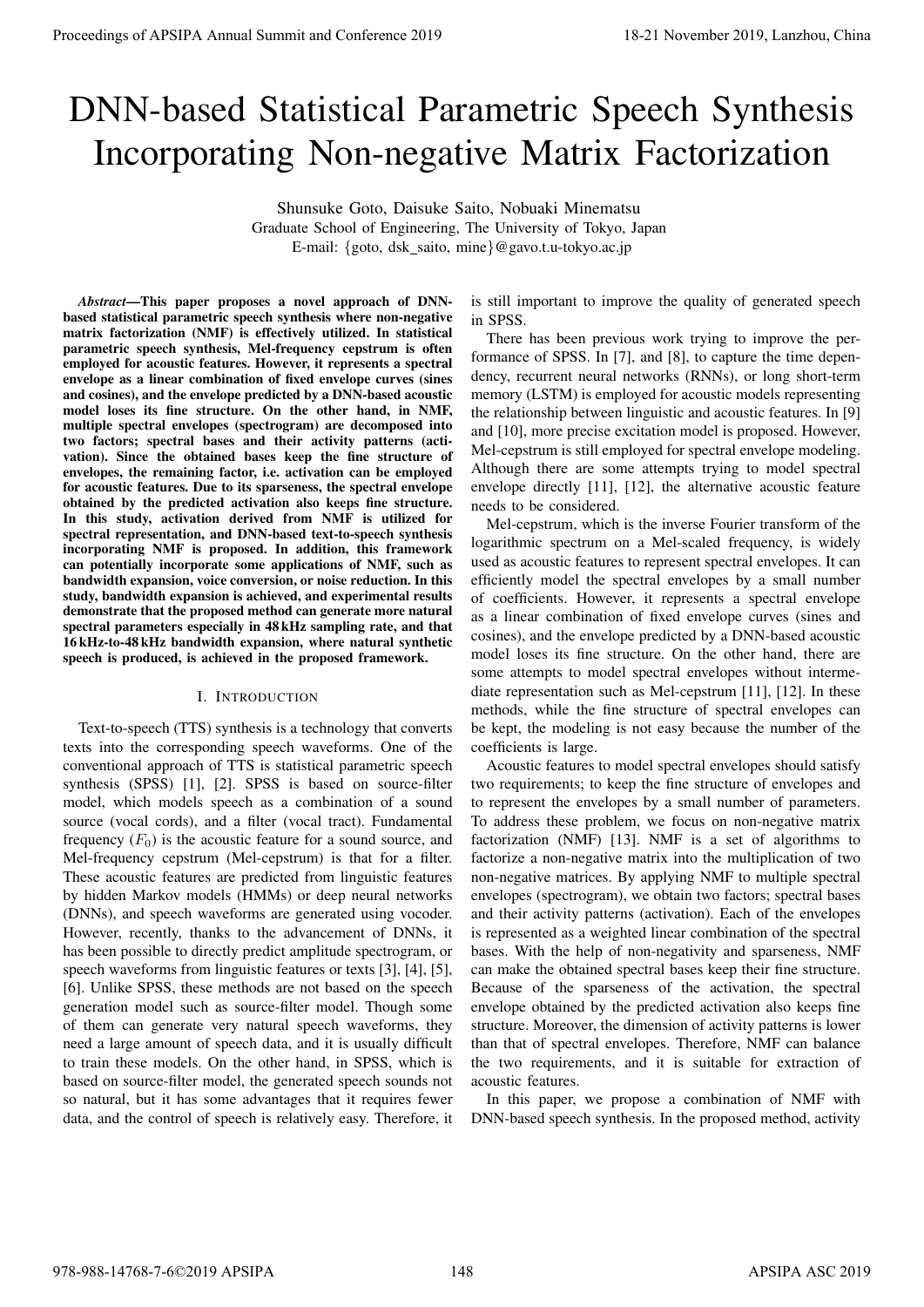patterns derived from NMF are employed for acoustic features which should be modeled by DNNs. To make DNNs model the sparse activity patterns properly, we employ a suitable loss function for them, which can be derived from the definition of the generalized Kullback-Leibler divergence (KLD).

NMF is widely used for voice conversion [14], noise reduction [15], etc. by operating the constructed spectral bases while keeping the activity patterns. Since the proposed method models the relationship between linguistic features and the activity patterns, these applications and TTS can be combined flexibly. In this paper, the proposed framework is combined with bandwidth expansion [16]. By preparing a small amount of wide-band samples, the proposed method can generate the wide-band synthetic speech even when the acoustic model is constructed by narrow-band samples.

The rest of the paper is organized as follows: Section II explains the modeling of spectral parameters in TTS. Section III describes the basic idea of NMF and explains the proposed DNN-based TTS incorporating NMF. Section IV presents experimental evaluations. Finally, Section V concludes the paper.

#### II. MODELING OF SPECTRAL PARAMETERS IN TTS

#### *A. Mel-cepstrum as Intermediate Features*

In DNN-based SPSS, DNNs are employed for acoustic models which represent the relationship between linguistic and acoustic features [2]. Linguistic features, which consist of binary or numerical answers to linguistic questions, are obtained from text analysis. Acoustic features should capture both the vocal tract and vocal cords information, which respectively correspond to spectral envelopes and fundamental frequencies. Hence, the features consist of Mel-cepstrum,  $F_0$ , and band aperiodicity measures. Mel-cepstrum coefficients are the intermediate features for representing the spectral envelope. Procedure of APSIPA Annual Summit and Conference 2019<br>
procedure and Conference 2019 in the conference 2019 in the conference 2019 in the conference and conference 2019 in the conference 2019 in the conference 2019 in the

In general, to train a DNN-based acoustic model, the mean squared error (MSE) is adopted as the objective criterion which should be minimized. Let *T* and *D* be the number of frames and the dimension of the features, respectively. MSE is defined as

$$
\mathcal{L}_{MSE}(\boldsymbol{y} \mid \hat{\boldsymbol{y}}) = \frac{1}{2} \sum_{t=1}^{T} \sum_{d=1}^{D} (y_{t,d} - \hat{y}_{t,d})^2, \quad (1)
$$

where  $y$  is a sequence of acoustic features obtained from natural speech, and  $\hat{y}$  is that predicted by DNNs.

#### *B. Spectal Modeling without Intermediate Features*

In Mel-cepstrum, spectral representation in frequency domain is converted into cepstral representation. It causes the loss of the fine structure of spectral envelopes. To avoid this problem, in some attempts, spectral envelopes are modeled in frequency domain without intermediate representation such as Mel-cepstrum. However, the number of coefficients for spectral envelopes depends on the size of frame windows, and it is usually larger than 512. Hence, it is essential to treat the high dimensional features appropriately. In [11], restricted Boltzmann machines (RBMs) have been used to model the output probabilities of the high-dimensional features in HMM. RBMs can capture the strong correlations among the coefficients in the spectral envelopes rather than Gaussian mixture models. In [12], autoencoder is utilized to obtain the suitable representation for spectral envelopes, and the obtained features are predicted from the linguistic features by DNNs.

On the other hand, instead of decomposition into spectral envelopes and fundamental frequencies, the prediction of amplitude spectra is adopted [3]. Because the waveforms can be derived from the predicted amplitude spectra by phase recovery, a vocoder need not be used. The study shows that KLD is more suitable than MSE as the objective criterion for predicting the amplitude spectrogram. Let  $y$  and  $\hat{y}$  be the reference sequence and the predicted one, respectively. The KLD between them is defined as

$$
\mathcal{L}_{\text{KLD}}\left(\boldsymbol{y} \mid \hat{\boldsymbol{y}}\right) = \sum_{t=1}^{T} \sum_{d=1}^{D} y_{t,d} \log \frac{y_{t,d}}{\hat{y}_{t,d}} - y_{t,d} + \hat{y}_{t,d}.
$$
 (2)

#### III. DNN-BASED TTS INCORPORATING NMF

#### *A. Non-negative Matrix Factorization*

Non-negative matrix factorization (NMF) is a group of algorithms where matrix  $Y = (y_{k,n})_{K \times N}$  is factorized into two matrices  $\mathbf{H} = (h_{k,m})_{K \times M}$ ,  $\mathbf{U} = (u_{m,n})_{M \times N}$ , with the property that all the matrices have no negative elements. That is,

$$
Y \simeq H U. \tag{3}
$$

Usually,  $K \gg M$ , and  $N \gg M$ . The matrix *H* is called *exemplar* or *dictionary*, and *U* is called *activation*. In the modeling of spectra with NMF, a spectrum at the *n*-th frame is represented as a linear combination of basis spectra  $h_1, \ldots, h_M$  as follows;

$$
\mathbf{y}_n \simeq \sum_{m=1}^M \mathbf{h}_m u_{m,n} = \mathbf{H} \mathbf{u}_n. \tag{4}
$$

Because of the non-negativity of NMF, activation tends to be sparse 1, and it is possible to make activation more sparse with with sparseness constraints [17]. In the proposed method, the activation  $u_n$  which is extracted from the spectral envelope  $y_n$  is the acoustic feature for spectral envelope modeling.

To find an approximate factorization  $Y \simeq HU$ , the elements of two matrices *H*, *U* are iteratively updated based on a cost function. In this paper, based on [14], KLD is employed as a cost funtion for the amplitude spectrogram. The divergence between *x* and *y* is

$$
\mathcal{D}_{KL}(y \mid x) = y \log \frac{y}{x} - y + x. \tag{5}
$$

To minimize KLD, the elements of the two matrices are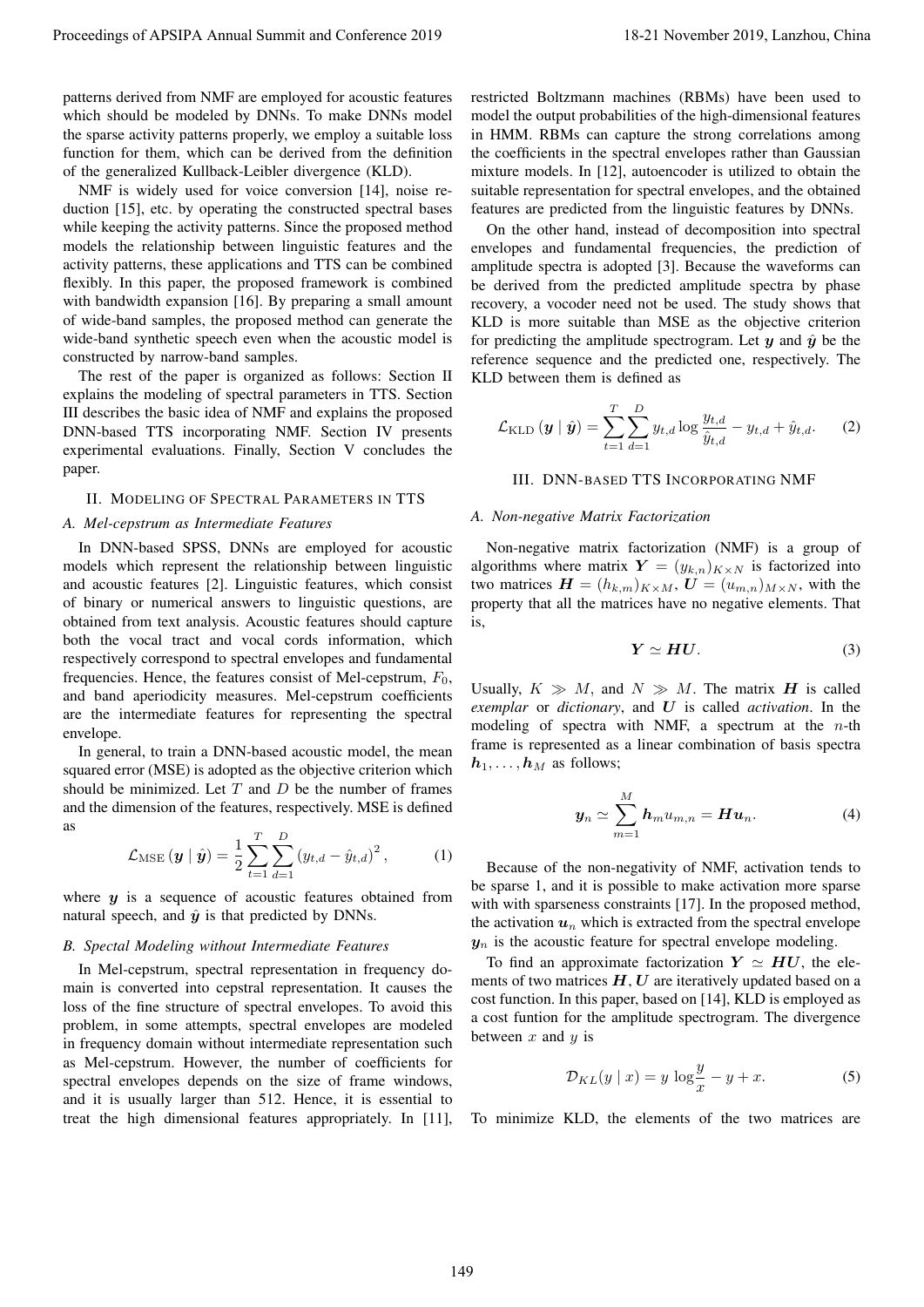

Fig. 1. Histogram of activation at one frame

updated as follows [13];

$$
h'_{k,m} \leftarrow h_{k,m} \frac{\sum_{n} y_{k,n} u_{m,n} / x_{k,n}}{\sum_{n} u_{m,n}}, \qquad (6)
$$

$$
u'_{m,n} \leftarrow u_{m,n} \frac{\sum_{n} y_{k,n} h_{k,m} / x_{k,n}}{\sum_{k} h_{k,m}}, \tag{7}
$$

$$
x_{k,n} = \sum_{m} h_{k,m} u_{m,n}.
$$
 (8)

#### *B. Activation as Intermediate Features*

In Mel-cepstrum, a spectral envelope is represented as a linear combination of fixed envelope curves (sines and cosines). Similarly, in NMF, a spectrum is also represented as a linear combination of basis spectra. Therefore, in both of them, spectral envelopes are represented efficiently.

However, in NMF, spectral bases are obtained flexibly by the decomposition of the spectrogram and each basis spectrum has fine structure. Since the activation of NMF tends to be sparse, the spectral envelope which is obtained from the activation predicted by the acoustic model would also have fine strcuture.

In addition, the bases of NMF can be obtained depending on the speech data. For example, bases depeding on a speaker or a sampling rate can be made. Therefore, this representation will incorporate some applications such as voice conversion [14] or bandwidth expansion [16].

#### *C. Prediction of Activation*

The overview of the proposed TTS scheme incorporating NMF is shown in Figure 2. *Y*, the amplitude spectrogram obtained by training speech data, is factorized into two matrices *H* and *U*, and then a DNN-based acoustic model representing the relationship between the linguistic and acoustic features (*U*) is trained. By multiplying the dictionaries *H* and the predicted activation *U′* , the predicted amplitude spectrogram *Y ′* is obtained.



Fig. 2. Overview of statistical parametric speech synthesis incorporating NMF.

NMF has a property that it produces a sparse representation of data. Since it has a large number of elements whose value is zero, MSE is not a suitable loss function for modeling such a representation. Hence, we derive a suitable loss function for it.

Let  $u' = [u'_1, u'_2, \dots, u'_M]$  be an activation at one frame, and  $c = \sum$ *M m*=1  $u'_m$ . By dividing each bin of *u*<sup> $\prime$ </sup> by the sum *c*, the normalized activation,  $u = [u_1, u_2, \dots, u_M]$  is obtained as

$$
u = \frac{u'}{c}.
$$
 (9)

Since the sum of  $u$  is 1,  $u$  can be regarded as categorical distribution. The KLD between the predicted activation *u*ˆ*′* and the actual activation  $u'$  is

$$
\mathcal{D}_{KL}(\boldsymbol{u}' \mid \hat{\boldsymbol{u}}') = \sum_{m} \left( c u_m \log \frac{c u_m}{\hat{c} \hat{u}_m} - c u_m + \hat{c} \hat{u}_m \right)
$$

$$
= c \left\{ - \sum_{m} u_m \log \hat{u}_m + \left( \frac{\hat{c}}{c} - \log \frac{\hat{c}}{c} - 1 \right) + \sum_{m} u_m \log u_m \right\}
$$

$$
= c \left\{ \mathcal{D}_{CE}(\boldsymbol{u} \mid \hat{\boldsymbol{u}}) + \mathcal{D}_{IS}(\hat{c} \mid c) - \mathcal{D}_{CE}(\boldsymbol{u} \mid \boldsymbol{u}) \right\}, \qquad (10)
$$

where  $D_{CE}$  and  $D_{IS}$  denote the cross-entropy and the Itakura-Saito divergence, respectively.

Therefore, the minimization of the KLD is equal to that of the sum of the cross-entropy between  $\hat{u}$  and  $u$ , and the Dual-Itakura-Saito divergence  $(D-ISD)^{1}$  between  $\hat{c}$  and  $c$ ;

$$
\mathcal{L}_{KL} = -\sum_{m} u_m \log \hat{u}_m + \left(\frac{\hat{c}}{c} - \log \frac{\hat{c}}{c} - 1\right). \tag{11}
$$

In the proposed method, the above  $\mathcal{L}_{KL}$  is employed for the loss function.

<sup>&</sup>lt;sup>1</sup>The estimator and the reference in Itakura-Saito divergence is switched with each other in this divergence.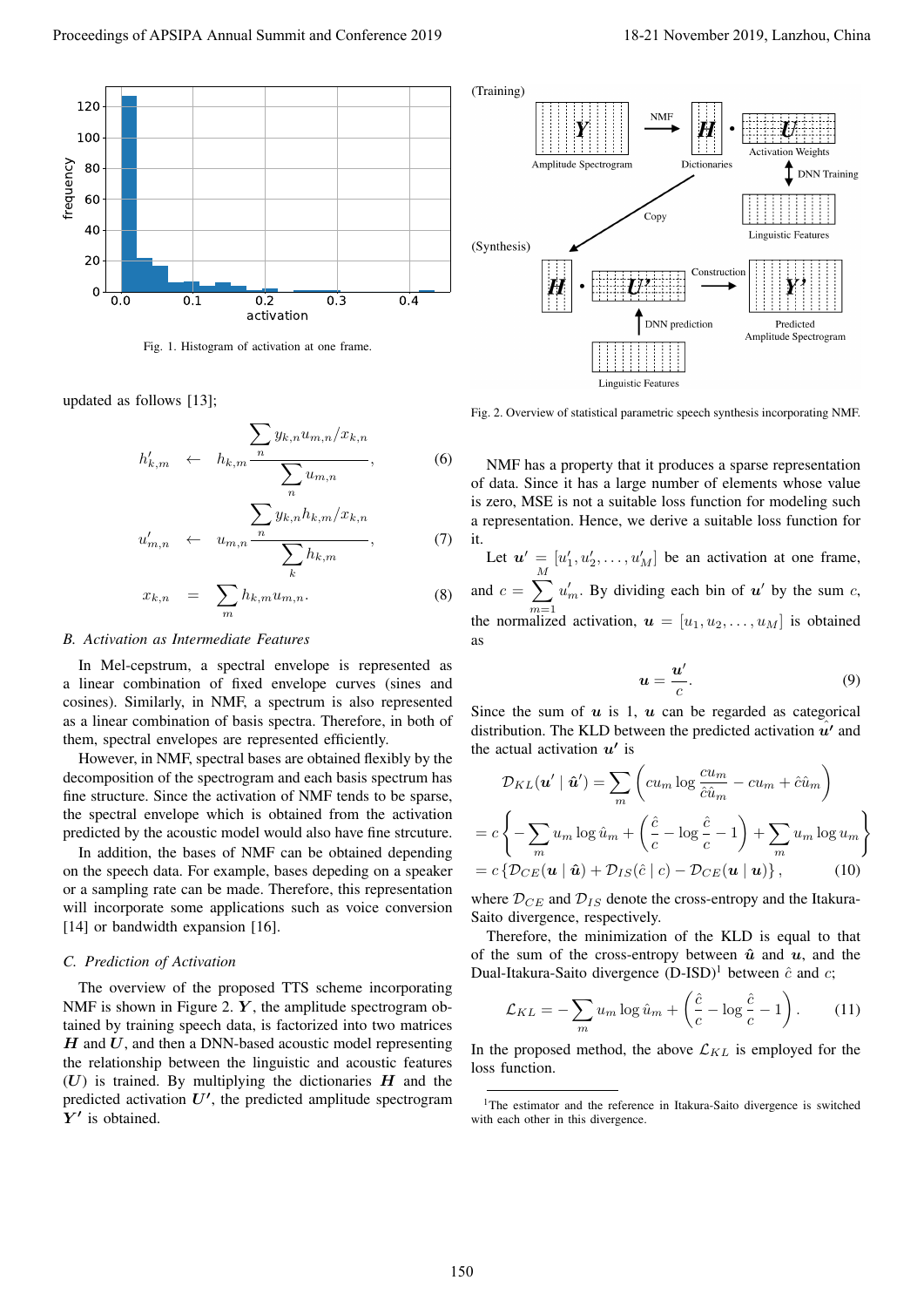| Model       | Output       | <b>Dimension</b>                          | <b>Normalization</b>      | <b>Loss Function</b> | <b>Output Laver</b>  |
|-------------|--------------|-------------------------------------------|---------------------------|----------------------|----------------------|
| <b>MCEP</b> | Mel-cepstrum | 180 (mcep+ $\Delta$ + $\Delta$ $\Delta$ ) | Mean: $0$ , Var: $1$      | <b>MSE</b>           | linear               |
| SP          | spectrum     | 513 (16 kHz), 1025 (48 kHz)               | Min: $0.01$ . Max: $0.99$ | KLD                  | sigmoid              |
| LogSP       | log spectrum | 513 (16 kHz), 1025 (48 kHz)               | Mean: $0.$ Var: $1$       | <b>MSE</b>           | linear               |
| ACT         | activation   | 201 (norm-act: $200 + power: 1$ )         | $Sum: 1 + None$           | $CE + D-ISD$         | $softmax + softplus$ |

TABLE I EXPERIMENTAL CONDITIONS.

### *D. Bandwidth Expansion with the Proposed Method*

As described in Section III-B, NMF is widely used for voice conversion [14], noise reduction [15], etc. by operating the constructed spectral bases while keeping the activity patterns. In the proposed method, by replacing the spectral bases from narrow-band samples with those from wide-band samples, bandwidth expansion is achieved. By using pairs of utterances from narrow-band and wide-band samples, parallel dictionaries are constructed on the assumption that the same activation patterns are obtained even from the different bandwidth samples. The wide-band speech samples are composed of the replaced dictionary and the activation patterns predicted by the DNN trained with narrow-band samples. Proceedings of APSIPA Annual Summit and Conference 2019<br>
November 2018 and the state of the state of the state of the state of the state of the state of the state of the state of the state of the state of the state of the

# IV. EXPERIMENTS

## *A. Experimental Conditions*

Evaluations were carried out using phonetically balanced 503 sentences from ATR Japanese speech database [18]. Speech samples uttered by a male speaker in the demo script of HTS were used<sup>2</sup>. We used 450 sentences for training, and 53 sentences for evaluation. Samples in two different sampling rates were prepared; 16 kHz and 48 kHz. The data in 16 kHz sampling rate were downsampled from their original samples in 48 kHz sampling rate. WORLD was utilized to obtain spectral envelopes,  $F_0$ , and band aperiodicity measures, and to generate a waveform from the predicted acoustic features [19].

We constructed three baseline models (MCEP, SP, LogSP) and one proposed model (ACT). In all the models, features fed to a DNN were linguistic features that comprised 675 dimensions and they were normalized to have values ranged from 0.01 to 0.99, and the DNN architectures were feedforward networks that included 6 hidden layers, each of which has 1024 units and tanh activation functions. The DNN parameters were randomly initialized, and stochastic gradient descent (SGD) was used for the optimization algorithm. The learning rate was set to 0.5 in ACT, 0.005 in SP and LogSP, and 0.002 in MCEP.

The output of MCEP is Mel-cepstrum coefficients that consist of 60 dimensions and their dynamic and acceleration coefficients. This dimension is the default value in Merlin<sup>3</sup>, a speech synthesis toolkit for neural network-based speech synthesis. The output of SP and LogSP is spectral envelopes that consist of 513 dimensions (16 kHz), or 1025 dimensions

(48 kHz). The output of ACT is the activation that comprised 201 dimensions. This is the concatenation of the activation normalized to sum to 1 (200 dim.), and its power (1 dim.). When calculating NMF, the *l*2 norm of each basis is normalized. The number of NMF iteration was set to 1000.

In MCEP and LogSP, output features were normalized to have zero-mean and unit-variance, and their loss functions were MSE. The linear output layer was used in these models. In SP, output features were normalized to have values ranged from 0.01 to 0.99, and KLD was used for its loss function. In this model, the sigmoid output layer was employed similarly to [3]. In ACT, the activation was normalized to sum to 1, and its power was not normalized. Cross-entropy was employed for the loss function of the normalized activation (norm-act), and D-ISD for that of the power coefficient. The output layer for norm-act was softmax, whereas softplus was used for its power.

We also performed an experiment of bandwidth expansion. By using 50 sentences of parallel speech data (16 kHz and 48 kHz), we constructed parallel dictionaries. These 50 sentences are included in the 450 sentences in the training set. By multiplying the 48 kHz dictionaries and the activation predicted by the DNN trained with 16 kHz speech data, we obtained 48 kHz speech samples (*16k to 48k*). We compared it with the speech samples predicted by the DNN trained with 48 kHz training data (*48k*).

In all the models, to synthesize test speech samples,  $F_0$  and band aperiodicity measures were extracted from the reference samples, and only the parameters of spectral envelopes were predicted by the DNNs. In MCEP, maximum likelihood parameter generation (MLPG) was utilized in order to consider the dynamic and acceleration coefficients [20].

To objectively evaluate the performance of the models, Melcepstral distortion (MCD) was used [20]. MCD is calculated as:

$$
MCD[dB] = \frac{10}{\ln 10} \sqrt{2 \sum_{d=1}^{24} (mc_d - \hat{mc}_d)^2}
$$
 (12)

where  $mc_d$  and  $\hat{mc}_d$  is the *d*-th dimension of the Mel-cepstral coefficient.

For the subjective evaluation, preference AB tests on speech quality were performed. In each test, 10 pairs of utterances from the two focused models were randomly selected, and they were evaluated by 25 participants.

<sup>2</sup>http://hts.sp.nitech.ac.jp/

<sup>3</sup>http://www.cstr.ed.ac.uk/projects/merlin/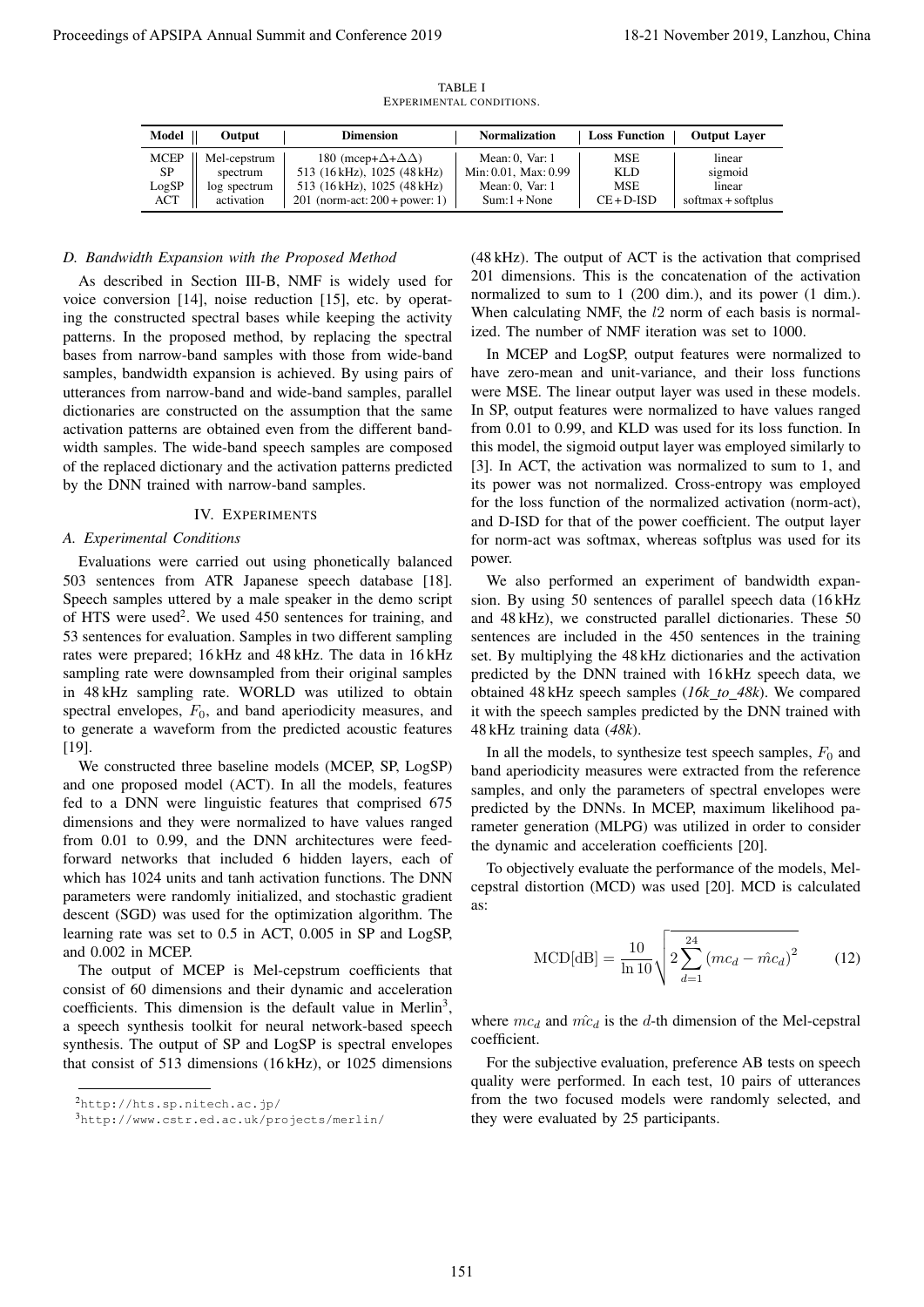

Fig. 3. Mel-cepstral distortion; (a) in 16 kHz, (b) in 48 kHz sampling rates among the four models, and (c) of the experiment of bandwidth expansion. Error bars indicate 95 % confidence intervals.



Fig. 4. Subjective results; (a) in 16 kHz, (b) in 48 kHz sampling rates among the four models, and (c) of the experiment of bandwidth expansion. Error bars indicate 95 % confidence intervals.

## *B. Experimental Results*

Figure 3 shows the averaged Mel-cepstral distortions of test utterances in different sampling rates; (a) 16 kHz and (b) 48 kHz among the four models. From Figure 3, the proposed model (ACT) achieved a lower distortion than MCEP and SP in both 16 kHz and 48 kHz sampling rates. In MCEP, the MSE of the features was adopted for the loss function for training of DNN, i.e. DNN was trained to directly minimize MCD. Nevertheless, the proposed model outperformed the MCEP model in the MCD criterion. This would be because NMF can keep the finer structure of spectral envelopes than MCEP. Compared with LogSP, ACT achieved comparable results in the MCD criterion. Although the dimension of the acoustic features in ACT is lower than that in LogSP, ACT can efficiently model the spectral envelopes.

In Figure 4, the results of the subjective evaluations in the different sampling rates are shown. Except for SP in 16 kHz sampling rate, ACT outperformed the other models. It shows that the proposed method can produce more natural synthetic speech especially in wide-band conditions.

The results of the experiment of bandwidth expansion are also depicted in Figures 3 (c) and 4 (c). *48k* achieved the

slightly better results than *16k to 48k*. In *48k*, 450 utterances of wide-band samples were used for training, while *16k to 48k* utilized only 50 wide-band utterances. Although the acoustic model of *16k to 48k* is trained by utilizing only narrow-band samples, the proposed scheme of band expansion achieved the reasonable performance, which is slightly worse than the model trained with only wide-band samples.

## V. CONCLUSIONS

In this paper, we have proposed a combination of NMF with DNN-based speech synthesis. In the proposed method, activity patterns derived from NMF are employed for acoustic features, and they are modeled by DNN. To make it possible for DNNs to model the sparse activity patterns appropriately, we have employed a suitable loss function based on the crossentropy and the dual Itakura-Saito divergence, which can be derived from the definition of KLD. In addition, the proposed framework has been combined with bandwidth expansion. By preparing a small amount of wide-band samples, the proposed method can generate the wide-band synthetic speech even when the acoustic model is constructed by narrow-band samples. Experimental evaluations show that the proposed method can generate more natural spectral parameters especially in 48 kHz sampling rate. In the experiment of 16 kHz-to-48 kHz bandwidth expansion, wide-band speech samples with the reasonable quality are obtained by the acoustic models trained with narrow-band samples. Proceedings of APSIPA Annual Summit and Conference 2019 18-21 November 2019, Lanzhou, China 152

As further works, combinations of other NMF applications such as voice conversion and noise reduction with the proposed framework should be investigated. The concept of NMF-based voice conversion would connect the proposed framework with multi-speaker training, and that of NMFbased noise reduction makes it possible to utilize the noisy samples for TTS. Improvement of the quality of the bandwidth expansion and effect of sparseness constraint in NMF need to be considered.

# **ACKNOWLEDGMENTS**

This research and development work was supported by the MIC/SCOPE #182103104.